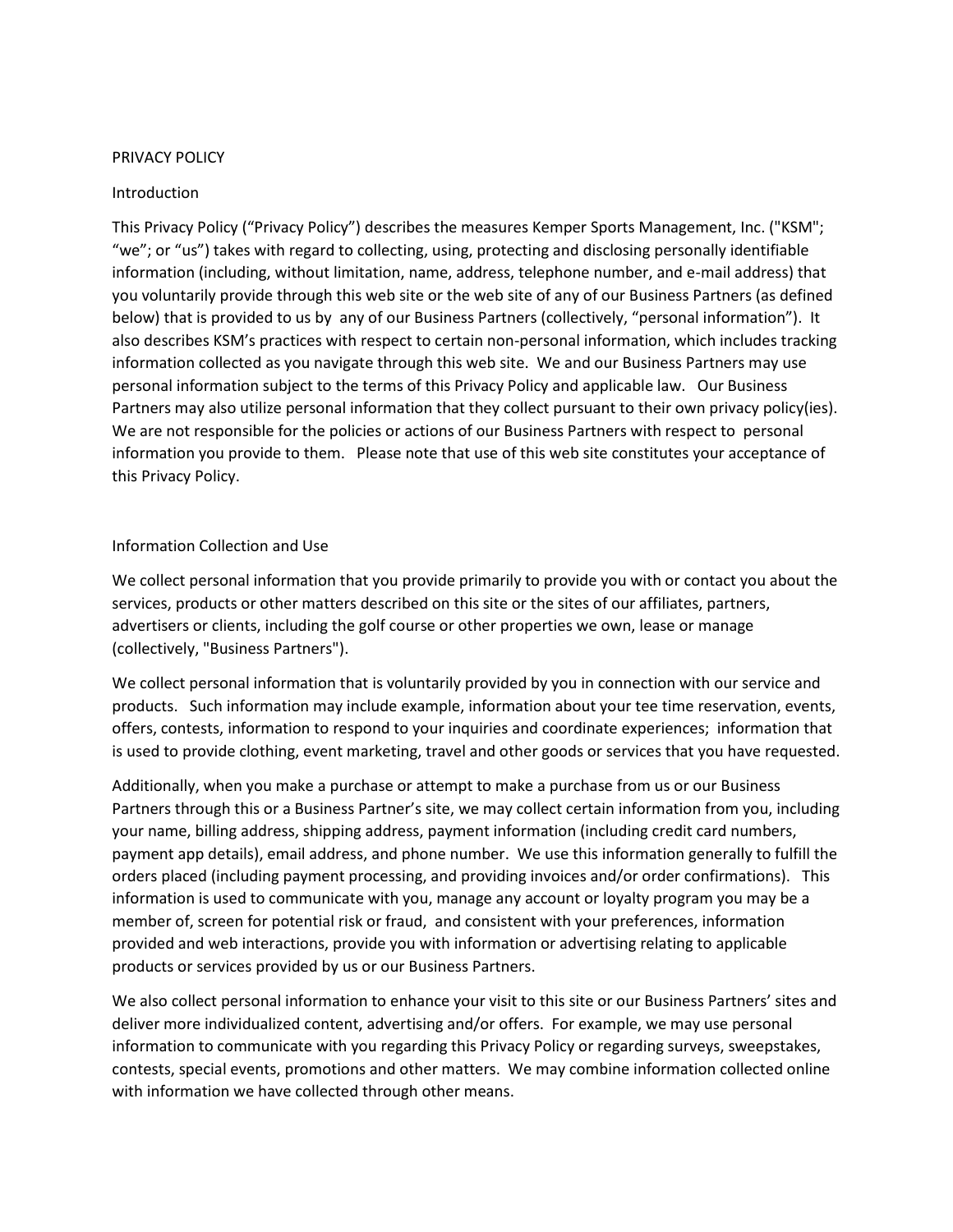Personal information may also be collected and used on our behalf by, or shared with, service providers who assist us in the administration, hosting, operation, maintenance and/or technical support of this site or our Business Partners' sites or by other third party contractors we retain to assist us or our Business Partners in the operation of our respective businesses.

We may also collect and aggregate non-personal information (information that does not personally identify you) from users of this site or our Business Partners' sites to analyze web site traffic, e.g. determine which web site pages are visited most frequently or what features are most attractive to users or for other reasons, and take action based on the analysis, e.g. improve the sites.

At any time, if you do not wish to receive e-mail from us or you do not wish us to use your personal information, you may "opt out" by following the instructions in the e-mail that you receive from us or by contacting us as described below in the section entitled, "Opting Out." If you do not wish to receive email from our Business Partners, you may "opt out" in the same manner and we will take you off the marketing lists that we maintain related to the applicable Business Partner(s) and notify the appropriate Business Partner(s). However, we are not responsible for the actions or inactions of our Business Partners. Unless you provide instructions by "opting out," neither we nor our Business Partners are restricted in any way with regard to how we may use personal information you supply, subject to applicable law and this Privacy Policy, and we may share it with, or sell or license it to, our Business Partners or other third parties for marketing or other purposes.

Notwithstanding anything else in this Privacy Policy, including any "opt out" instructions we receive from you, we may also disclose personal information without notifying you in the following circumstances: (i) in response to subpoenas, court orders, or legal process, or to establish or exercise our or our Business Partners' legal rights or defend against legal claims; (ii) when we believe it necessary in order to investigate, prevent, or take action regarding illegal activities, suspected fraud, situations involving potential threats to the physical safety of any person, violations of our or our Business Partners' Terms of Use, and/or to protect our or our Business Partners' rights and property or those of others with which we do business; or (iii) when we or a Business Partner sells, buys, merges or partners with other companies or businesses, where user information may be among the transferred assets or disclosed information.

How We Gather Information

#### Log Files

As is true of most web sites, we gather certain information automatically and store it in log files. This information includes internet protocol (IP) addresses, browser type, internet service provider (ISP),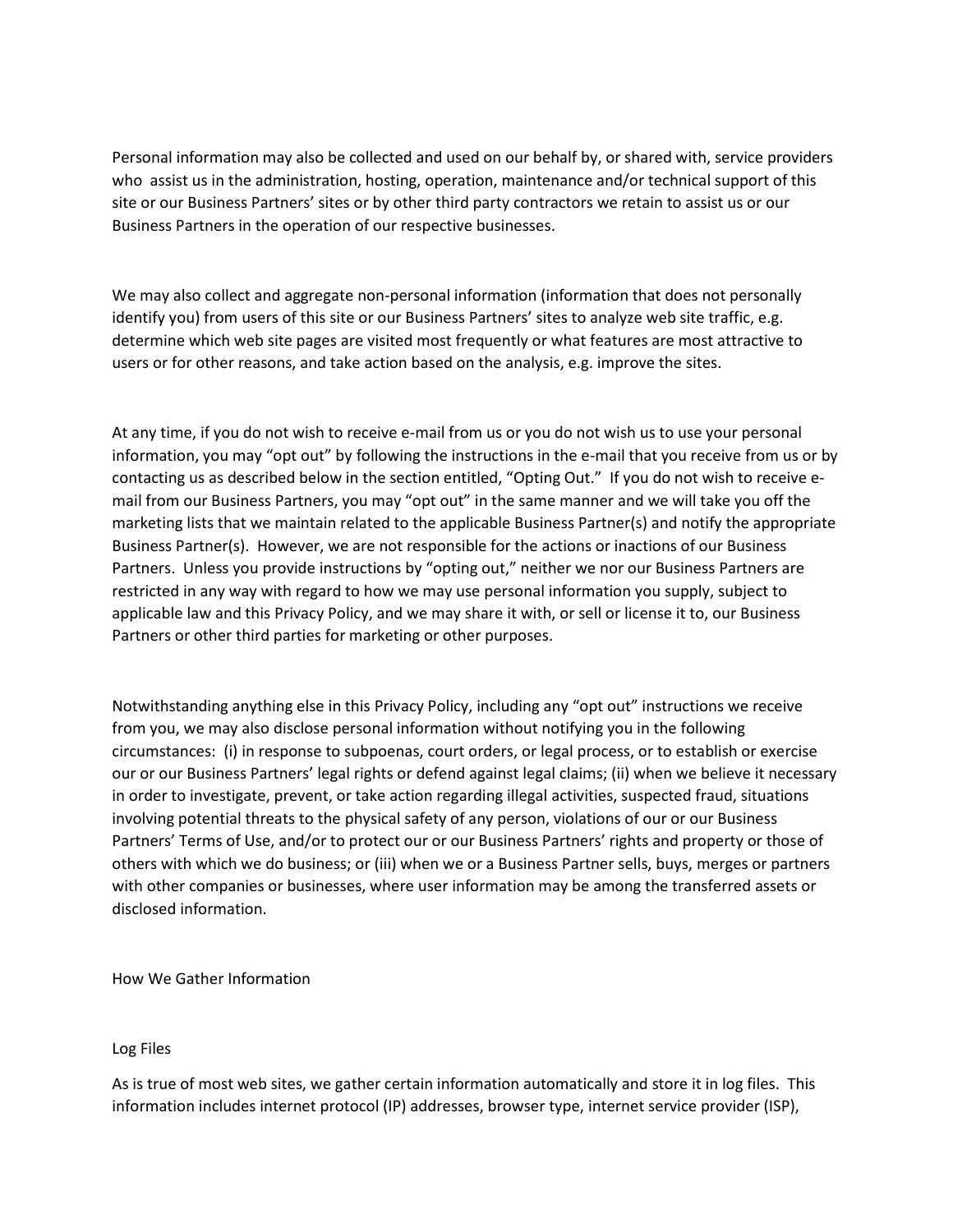referring/exit pages, operating system, date/time stamp, and clickstream data. We use this information, to analyze trends, to administer the site, to track users' movements around the site and to gather demographic information about our or our Business Partners' user base as a whole.

## Cookies/Pixels

We, along with our Business Partners and service providers, use cookies and similar technologies known as "pixel tags", "web beacons" or "clear GIFs" on our web site. Cookies are small text files that a web browser uses to store certain data which helps us to identify your preferences and to optimize your experience on our Web Sites. Cookies also allow us to hold selections when making a reservation or engaging in another transaction on one of our Business Partners' web sites without checking out. Pixel tags, web beacons or clear GIFs are small electronic images (often a single pixel (1x1) that are ordinarily not visible to web site visitors and may be associated with cookies on the visitor's hard drive) used by our service providers on our web sites as part of our advertising program which helps us display customized advertisements to you based on your browsing behavior and to evaluate the effectiveness of our program.

We use third-party tracking services, such as Google Analytics, that use cookies to track non-personally identifiable usage and volume statistics about visitors to this site or our Business Partners' sites in the aggregate for the purpose of understanding how those sites are used as well as targeting advertising and marketing materials to you. . By using this web site, you consent to the processing of data about you by Google and other analytics providers in the manner and for the purposes set out above. For more information regarding Google Analytics please visit Google's web site, and pages that describe Google Analytics, such as www.google.com/analytics/learn/privacy.html.

## Behavioral Advertising

We may use your personal information, transaction and interaction information to provide you with targeted advertisements or marketing communications we believe may be of interest to you. For more information about how targeted advertising works, you can visit the Network Advertising Initiative's ("NAI") educational page at http://www.networkadvertising.org/understanding-online-advertising/howdoes-it-work.

You can opt out of targeted advertising by using the links below:

- Facebook: https://www.facebook.com/settings/?tab=ads
- Google: https://www.google.com/settings/ads/anonymous
- Bing: https://advertise.bingads.microsoft.com/en-us/resources/policies/personalized-ads

Additionally, you can opt out of some of these services by visiting the Digital Advertising Alliance's optout portal at: http://optout.aboutads.info/.

Do Not Track Protocols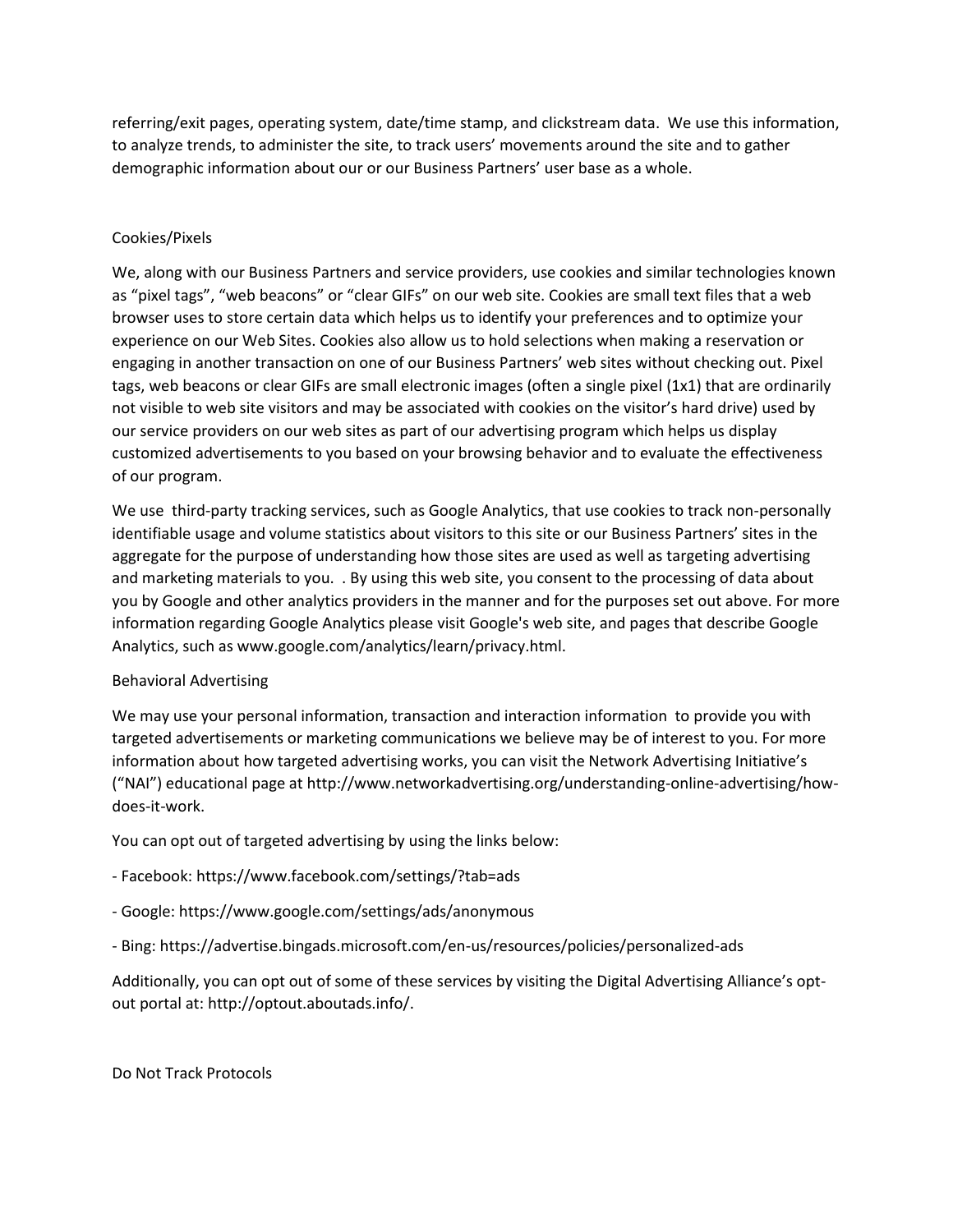The major browsers have attempted to implement the draft "Do Not Track" ("DNT") standard of the World Wide Web Consortium ("W3C") in their latest releases. As this standard has not been finalized, the web site is not compatible with DNT and so we do not recognize DNT settings.

### Social Media Plugins

Social media plugins are plugins that enable you to 'share' content with friends through social networks, such as Facebook and Twitter or similar service providers. We do not control the setting of these cookies. If you are a user of the services of any of those service providers and would like to know more about what kind of data may be collected through such social plugins and how such data may be used by the respective service provider, please check the privacy policy of those service providers, including, Instagram, Twitter, Facebook and LinkedIn.

## Links to Other Sites

To the extent that this site or our Business Partners' sites contains links to other sites that are not owned or controlled by KSM or our Business Partners, please be aware that neither we nor our Business Partners are responsible for the privacy practices of those other web sites. We encourage you to be aware when you leave this site or our Business Partners' sites and to read the privacy statements and policies of each and every web site that collects personal information.

#### Security

We follow generally accepted industry standards designed to protect the personal information we receive from unauthorized access or disclosure. We are not responsible for the security of personal information in the possession or control of Business Partners. No method of electronic transmission, storage or security is 100% reliable.

## Right to Access, Amend, Opt Out

If you would like to know the personal information in our possession about you, if your personal information changes, or if you no longer want us to use your personal information, such as to opt out of receiving electronic communications from us (except as expressly provided above), please contact us via e-mail at privacy@kempersports.com, or via postal mail at: Kemper Sports Management, Inc., Web Site Opt Out, Legal Departmentt., 500 Skokie Boulevard, Suite 444, Northbrook, IL 60062. Except as required by applicable law, please allow up to thirty days for response. Please note that we may ask for additional information in order to authenticate your identity and/or request. Our sole obligation, unless otherwise required by law, shall be to exercise commercially reasonable efforts to comply with your request. Requests pertaining to our Business Partners should be directed to the applicable Business Partner.

## International Users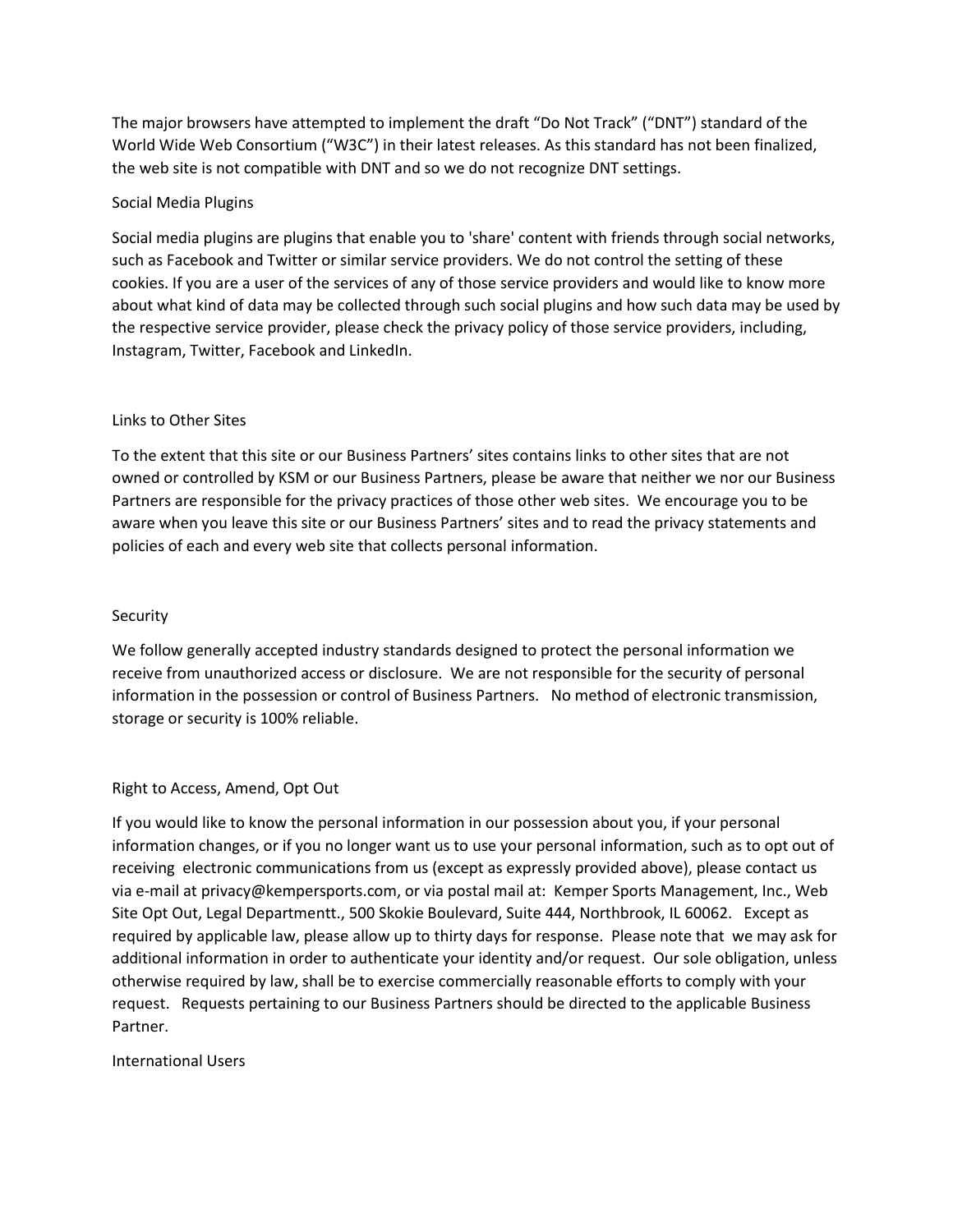This is a U.S. focused web site. The web site is not directed to users outside of the United States and are administered from the United States. To the extent information is provided through the web site or web sites of our Business Partners, it may be uploaded to a cloud and/or transferred to the U.S. for processing. By providing information to the web site or to those operated by our Business Partners you consent to the transfer to , and processing and/or use of the information in the U.S. and/or through a cloud. In the event you utilize the web site from outside of the U.S., you consent to the uploading of any information to a cloud and the transfer of the information to the U.S.

## California Residents

California Law provides residents of California a number of rights as they relate to personal information. These are the "right to know", the "right to delete", and the "right to opt out".

Right to Know. You may request KSM provide you the specific pieces of personal information that KSM has about you; categories of personal information we have collected about you; categories of sources from which the personal information is collected; categories of personal information that KSM sold or disclosed for a business purpose about you; categories of third parties to whom the personal information was sold or disclosed for a business purpose; and the business or commercial purpose for collecting or selling personal information.

Right to Delete. California law gives residents a limited right to request deletion of their personal information. However, this right is limited by a number of exceptions. Fundamentally, if KSM has a permissible need to retain personal information, we are not under an obligation to delete such information, even when requested. Generally, we retain personal information so we may complete the transaction for which the personal information was collected, provide a good or service requested by you, or reasonably anticipated within the context of our ongoing business relationship with you, or otherwise perform a contract between us and you; detect security incidents, protect against malicious, deceptive, fraudulent, or illegal activity; or prosecute those responsible for that activity; enable solely internal uses that are reasonably aligned with your expectations based on your relationship with KSM; comply with a legal obligation; or otherwise use your personal information, internally, in a lawful manner that is compatible with the context in which you provided the information. As such, we generally do not accept requests to delete personal information in its entirety. However, we will respond to requests to remove personal information from some of our systems as a part of a request to close or otherwise disable a membership account.

Right to Opt Out. KSM shares personal information with Business Partners for marketing purposes and to permit our Business Partners to collect data directly from you. You may choose to opt out of the sharing of your personal information with third parties for marketing purposes at any time by submitting a request in writing to our contact address below or using one of the Opt Out tools noted in the "Behavioral Advertising" Section above. Please note that this opt out does not prohibit disclosure made for non-behavioral advertising purposes.

Designating an Authorized Agent. California law permits California residents to designate an agent to manage their rights under California law. If you would like to designate an agent to manage your privacy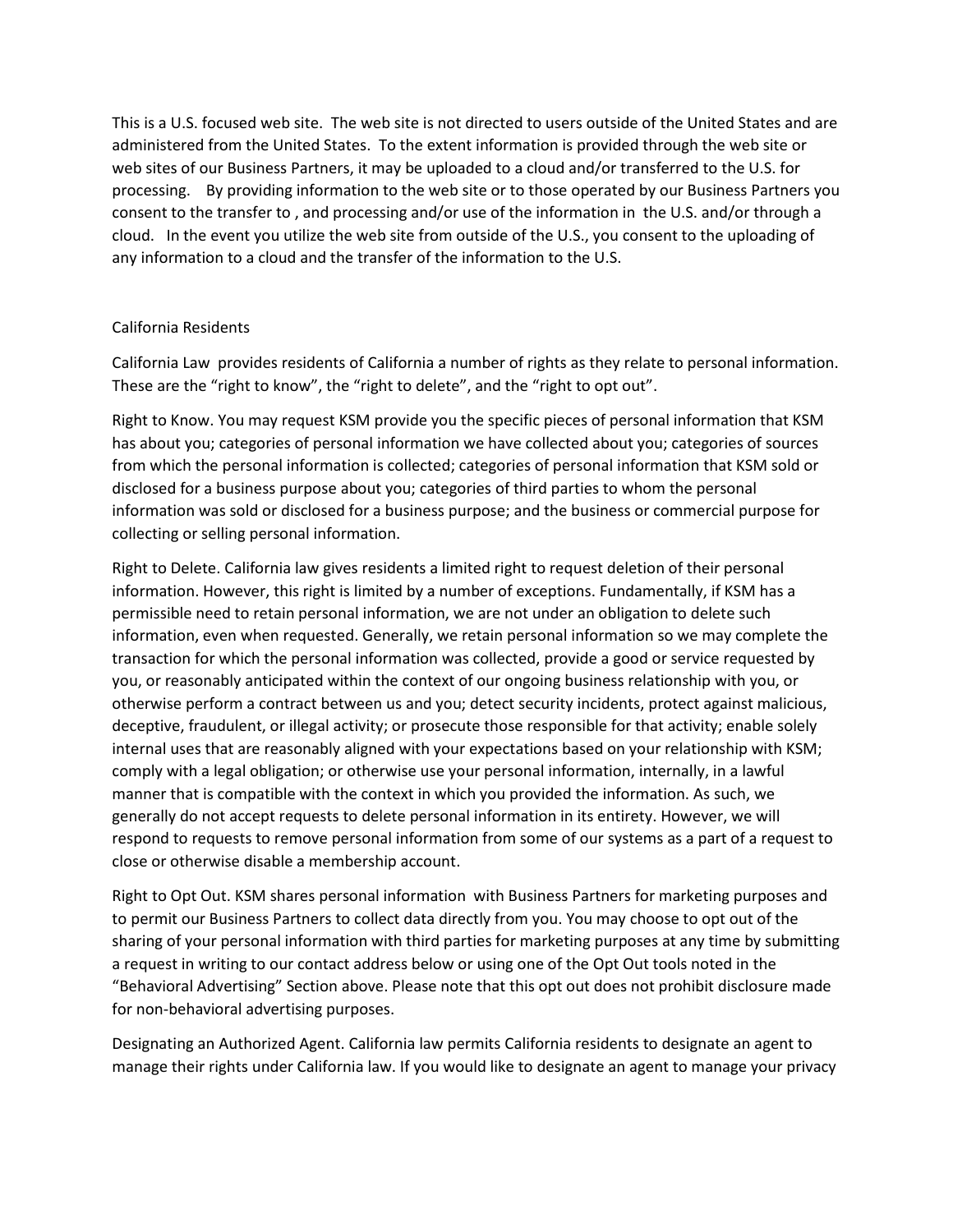preferences, you may do so using the mechanisms noted below under "Exercising California privacy rights".

Non-discrimination. California law does not permit KSM to discriminate against you because you exercised any your rights under this title, including, but not limited to, by: denying you access to goods or services; charging different prices or rates for goods or services, including through the use of discounts or other benefits or imposing penalties; providing a different level or quality of goods or services; suggesting that you will receive a different price or rate for goods or services or a different level or quality of goods or services.

Exercising California privacy rights. If you are a California resident and would like to exercise any of your rights you may do so by emailing us at privacy@kempersports.comor [insert toll-free number] . You may also contact us at the mailing address set forth above. Please note that with respect to any request we reserve the right to seek additional personal information in order to verify your identity and your or your agent's rights to the data subject to your request.

## Children

The web site and the web sites of our Business Partners provide the opportunity for parents and/or guardians to register their children for activities such as camps and junior golf. We do not knowingly collect or solicit personal information from any child under 16 years of age. If you believe that a child under the age of 16 has provided us with personal information, please contact us at the address listed below so that we may take appropriate action.

## Careers

Information about potential employment opportunities with KSM and at properties we manage can be accessed from the career section of this web site KSM is an equal opportunity employer. Information provided through the careers section will be used to process employment applications, including by assessing qualifications, verifying information, conducting reference or other employment-related checks (if you submit an application for employment). Applicants may exercise their rights under this Privacy Policy in the same manner as set forth above.

# Changes to this Privacy Policy

KSM reserves the right to change this Privacy Policy at any time by posting revisions to it on this site. Please check this page periodically for changes. Your continued use of this site following the posting of changes to this Privacy Policy will mean that you accept those changes.

Copyright © 2012-2021 Kemper Sports Management, Inc. (Revised 9/1/21)